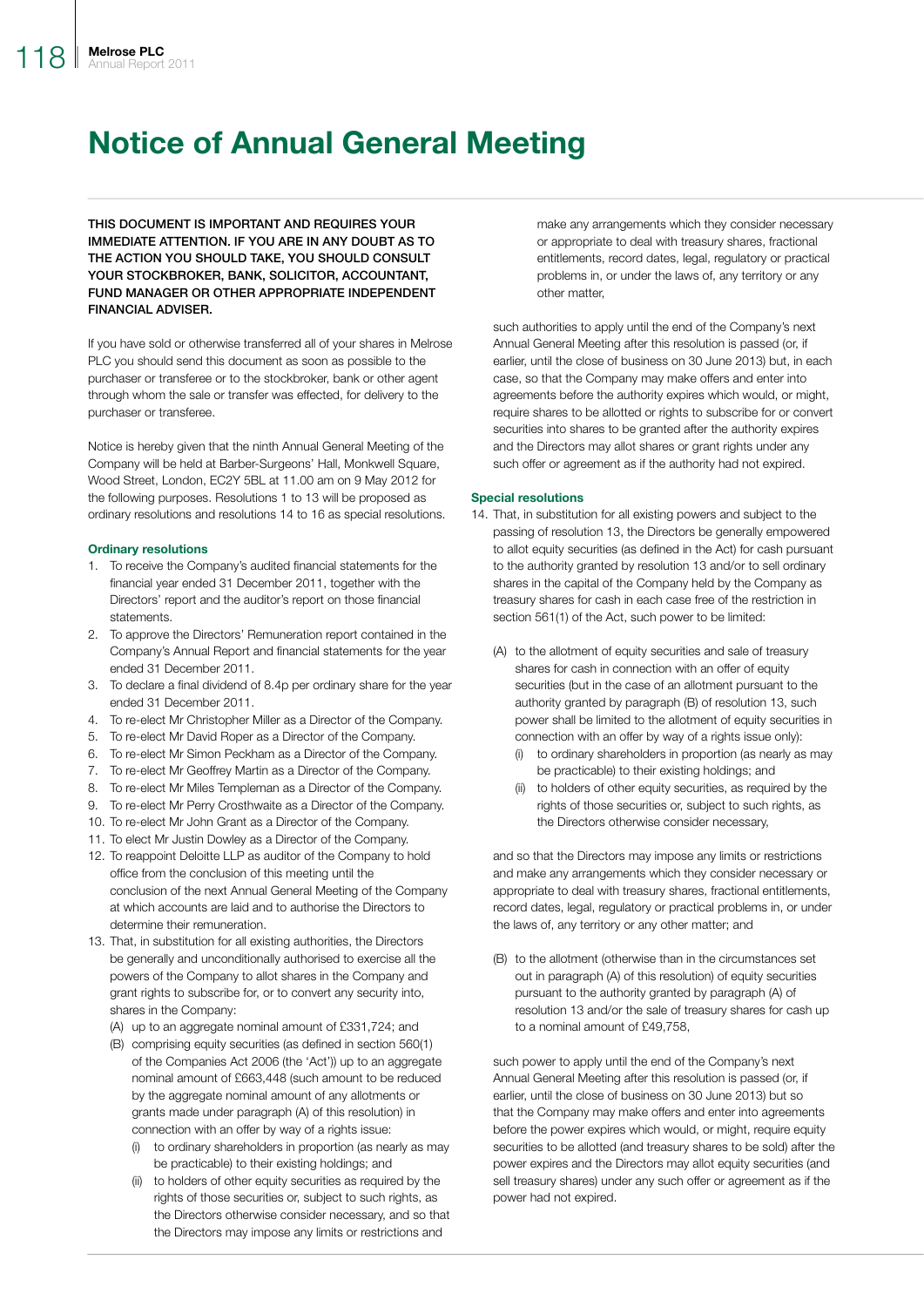- 15. That the Company be generally and unconditionally authorised to make one or more market purchases (within the meaning of section 693 of the Act) of ordinary shares in the capital of the Company provided that:
	- (A) the maximum aggregate number of ordinary shares authorised to be purchased is 39,096,104 (representing 10% of the issued ordinary share capital);
	- (B) the minimum price which may be paid for an ordinary share shall not be less than the nominal value of an ordinary share at the time of such purchase;
	- (C) the maximum price which may be paid for an ordinary share is not more than the higher of:
		- (i) 105 per cent of the average of the middle market quotation for an ordinary share as derived from the London Stock Exchange plc's Daily Official List for the five business days immediately preceding the day on which the ordinary share is purchased; and
		- (ii) the higher of the price of the last independent trade and the highest current independent bid on the trading venue where the purchase is carried out,

in each case, exclusive of expenses;

- (D) this authority will expire at the end of the next Annual General Meeting of the Company following the passing of this resolution (or, if earlier, at the close of business on 30 June 2013);
- (E) the Company may make a contract to purchase ordinary shares under this authority before expiry of the authority which will or may be executed wholly or partly after the expiry of that authority, and may make a purchase of ordinary shares in pursuance of any such contract; and
- (F) any ordinary shares purchased pursuant to this authority may either be held as treasury shares or cancelled by the Company, depending on which course of action is considered by the Directors to be in the best interests of shareholders at the time.
- 16. That a general meeting other than an Annual General Meeting may be called on not less than 14 clear days' notice.

Registered office Precision House Arden Road Alcester B49 6HN

Garry Barnes Company Secretary 7 March 2012

### **Notes**

- 1. The holders of ordinary shares and 2009 Incentive Shares in the Company are entitled to attend the Annual General Meeting, but only holders of ordinary shares are entitled to vote. The holders of Non-Cumulative Redeemable Preference Shares of 75 pence each and C Deferred Shares of 75 pence each in the capital of the Company shall not be entitled to attend, speak or vote at the Annual General Meeting. A member entitled to attend and vote may appoint a proxy to exercise all or any of their rights to attend, speak and vote at a general meeting of the Company. Such a member may appoint more than one proxy, provided that each proxy is appointed to exercise the rights attached to different shares. A proxy need not be a member of the Company.
- 2. A form of proxy is enclosed with this notice. To be effective, a form of proxy must be completed and returned, together with any power of attorney or authority under which it is completed or a certified copy of such power or authority, so that it is received by the Company's registrars at the address specified on the form of proxy not less than 48 hours (excluding any part of a day that is not a working day) before the time for holding the meeting. Returning a completed form of proxy will not preclude a member from attending the meeting and voting in person.
- 3. Any person to whom this notice is sent who is a person nominated under section 146 of the Act to enjoy information rights (a "Nominated Person") may, under an agreement between him and the shareholder by whom he was nominated, have a right to be appointed (or to have someone else appointed) as a proxy for the Annual General Meeting. If a Nominated Person has no such proxy appointment right or does not wish to exercise it, he may, under any such agreement, have a right to give instructions to the shareholder as to the exercise of voting rights. The statement of the rights of shareholders in relation to the appointment of proxies in paragraphs 1 and 2 above does not apply to Nominated Persons. The rights described in paragraphs 1 and 2 can only be exercised by ordinary shareholders of the Company.
- 4. To be entitled to attend and vote at the Annual General Meeting (and for the purposes of the determination by the Company of the number of votes they may cast), members must be entered on the Company's register of members by 6.00 pm on 4 May 2012 (or, in the event of an adjournment, on the date which is two days before the time of the adjourned meeting). Changes to entries on the register of members after this time shall be disregarded in determining the rights of any person to attend or vote at the meeting.
- 5. As at 7 March 2012, the Company's issued share capital consists of (i) 390,961,043 ordinary shares, carrying one vote each, and (ii) 50,000 2009 Incentive Shares of £1 each, 1,392,194 Non-Cumulative Redeemable Preference Shares of 75 pence each and 34,331,656 C Deferred Shares of 75 pence each in the capital of the Company, each of which shall not carry a right to vote on the resolutions to be considered at the Annual General Meeting. Therefore, the total voting rights in the Company as at 7 March 2012 are 390,961,043.